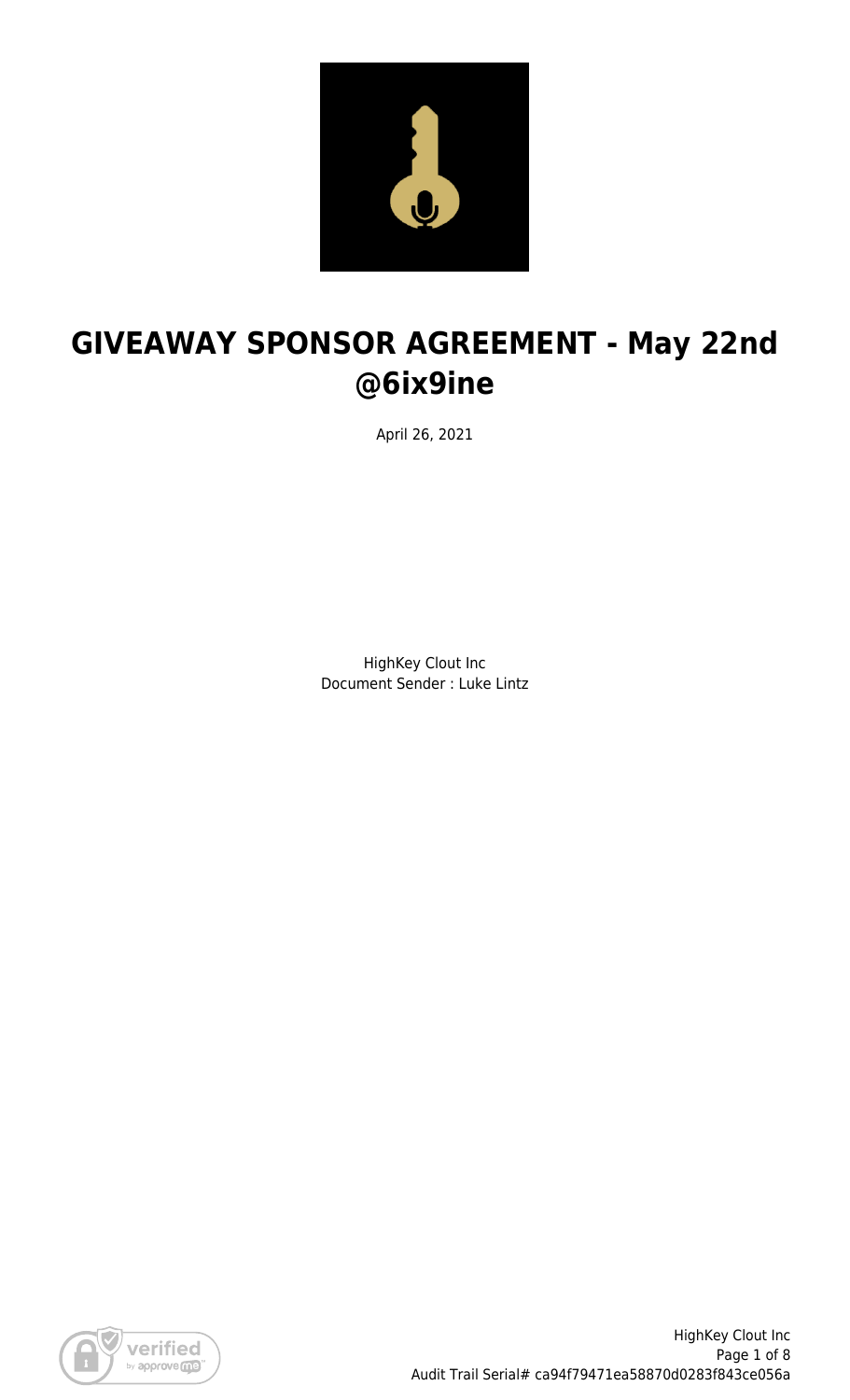## GIVEAWAY SPONSOR AGREEMENT - May 22nd @6ix9ine

This agreement ("Agreement"), which is made and entered into as of the date of Company's signature below (the "Effective Date"), by and between {{billing\_first\_name}} {{billing\_last\_name}}, ("Client"), with an address of {{billing\_address\_1}}, {{billing\_city}}, {{billing\_postcode}}, {{billing\_country}}, , Attn.: {{billing\_first\_name}} {{billing\_last\_name}}, Email: {{billing\_email}}, on the one hand, and HighKey Enterprises LLC ("Company"), with an address of 250 Ave Ponce de Leon, Ste 301 PMB 0801, San Juan, PR 00918, Attn: Luke Lintz, Email: accounting@highkeyclout.com, on the other hand, constitutes the terms and conditions for Sponsor's participation in one (1) of Company's giveaways (the "Giveaway"). Sponsor and Company are sometimes hereinafter collectively referred to as the "Parties" or individually as the "Party".

1. Sponsor's Participation in The Giveaway. In consideration of the Participation Fee (as defined herein below), Company will include Sponsor in the Giveaway in accordance with the following. While the terms & conditions of the Giveaway are still being finalized, during the Giveaway Period (as defined herein below), Company's Instagram account (@highkeyclout, or such other Instagram account as directed by Company) will "follow" Sponsor's Instagram account and, as a condition of entering the Giveaway and in an effort to drive traffic to Sponsor's Instagram account, Company shall require each entrant to "follow" Sponsor's Instagram account. The Sponsor Instagram account to be included in the Giveaway is as follows:

("Sponsor's Instagram Account(s)")

Company estimates that by sponsoring the Giveaway, Sponsor's Instagram account may have an estimated gain of Ninety Thousand (90,000) to one hundred thousand (100,000) Instagram followers. However, Company makes no representation or warranty that Sponsor will gain any followers and, in the event Sponsor does gain followers, makes no representation or warranty regarding the retention of the followers, as the Parties acknowledge that social media user retention is largely based on content and Company makes no representation or warranty that Sponsor's content will retain said followers post Giveaway Period. Accordingly, it will solely be Sponsor's obligation to retain the followers.

- 2. Giveaway Launch Date / Giveaway Period. The tentative launch date of the Giveaway is currently scheduled to be on or about May 22nd, 2021 and will run for ten (10) days (i.e., the Giveaway will end on or about June 1st, 2021) (the "Giveaway Period"); provided, said date(s) and/or the Giveaway Period may be reasonably altered at Company's sole discretion.
- 3. Giveaway Promotion: Prior to and during the Giveaway Period (the dates and times of which shall be determined by Company), Company shall engage social media influencers to promote the Giveaway via their Instagram accounts. As of the date hereof, Company has engaged @6ix9ine on Instagram to promote the Giveaway.
- 4. Participation Fee. In full consideration for the Sponsor's participation in the Giveaway, Sponsor will pay Company the guaranteed pay-or-play sum of U.S. Fifteen Thousand US Dollars (\$15,000) minus any applicable discounts directly given by Company (the "Participation Fee"). If the payment is made via credit card or PayPal there will be a merchant processing fee of four percent (4%) thereof, added to the participation fee. Company shall be deemed pay-or-play upon execution of this Agreement. Sponsor shall pay to Company the Participation Fee via credit card, Wire Transfer or PayPal upon Sponsor's execution of this Agreement into the following accounts (Sponsor to inform Company where the Participation Fee was sent):

Account Name: HighKey Enterprises LLC Account Number: 030229162 Bank Address: 208 Av. Luis Muñoz Rivera, San Juan, 00918 Routing Number: 021502011 Swift Code: BPPRPRSX Beneficiary Address: 250 Ave Ponce de Leon, Ste 301 PMB 0801, San Juan, PR 00918

Please Note: This is a USD currency bank account

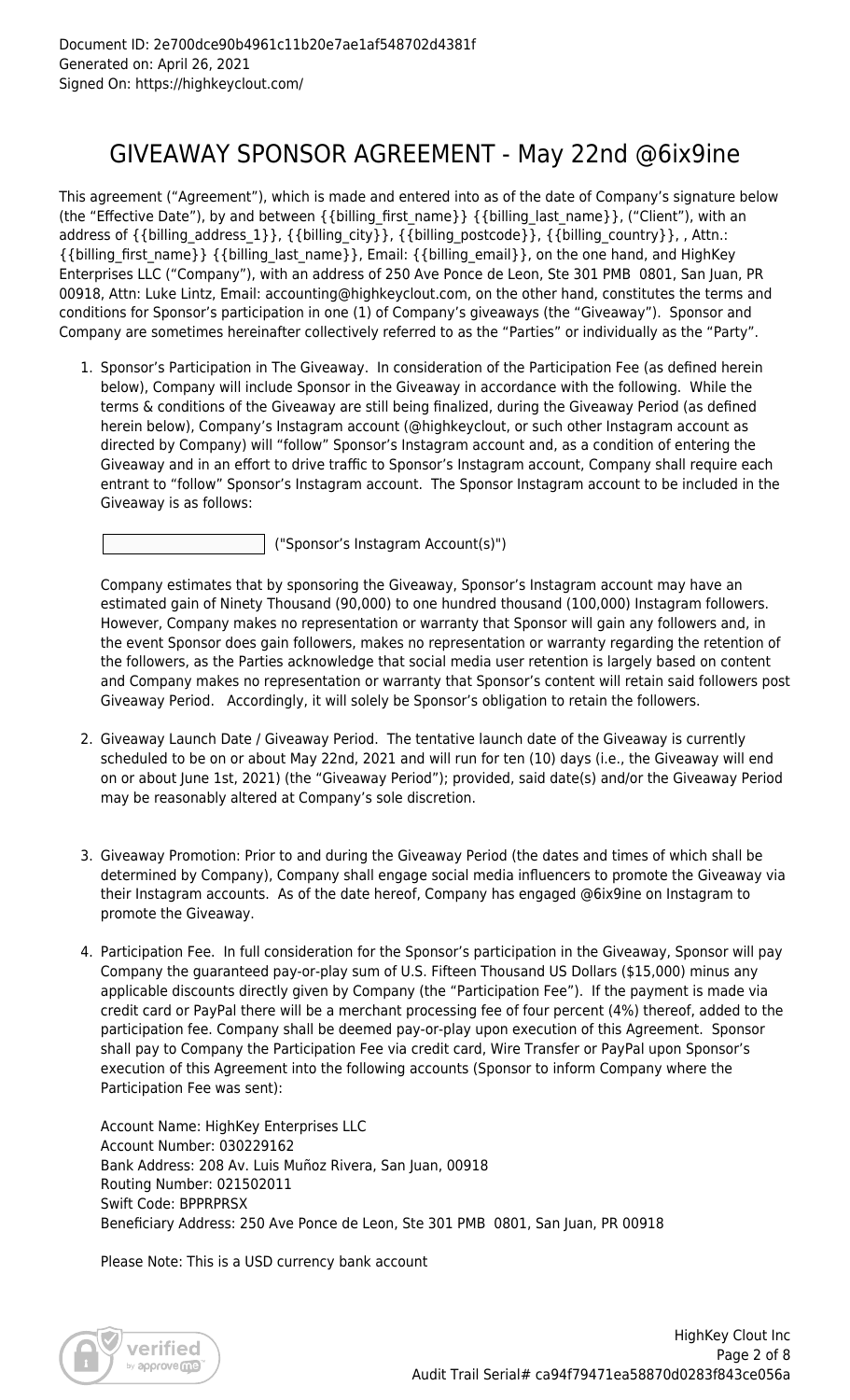Unless and until Sponsor pays and Company receives the Participation Fee in whole, Company shall be under no obligation to include Sponsor in the Giveaway. By executing this Agreement, Sponsor agrees to refrain from initiating any chargebacks. Defaulting on any payments will result in immediate termination of all services.

- 5. Sponsor's Giveaway Social Media Posts. While not required, Sponsor is encouraged to promote the Giveaway on Sponsor's social media platforms. The creative of said social media posts shall be at Sponsor's discretion, provided Sponsor shall include the required hashtags and "@"s provided to Sponsor for inclusion therein, as well as #Giveaway.
- 6. Ownership.
	- Deliverables. "Deliverables" means each item of social media content Company causes to be posted by Company and/or any of her affiliates, employees, sponsors, and/or associates, including, without limitation, the influencers, in connection with the Giveaway, including any photographs, video footage, artwork and written work identified. Company will retain all ownership rights in the Deliverables, subject to the terms of a license provided for Sponsor Materials (as defined below) and shall have the right to use, reuse, reproduce, copyright, and exhibit them in any/all manners.
	- o Sponsor Materials. Sponsor may provide Company with materials owned by the Sponsor or another third party ("Sponsor Materials"), for use in connection with the Deliverable(s), including, without limitation, Sponsor's name, likeness, and/or social media handle. Sponsor Materials shall remain the sole and exclusive property of Sponsor and/or the respective third party, as applicable, including all intellectual property rights therein; provided, Sponsor hereby grants or will cause to be granted to Company a non-exclusive, royalty-free, perpetual, irrevocable, worldwide license to use, copy, distribute, display, perform and transmit the Sponsor Materials as incorporated in the Deliverables; provided, notwithstanding the foregoing, nothing herein shall require Company to remove and/or delete any social media content incorporating Sponsor Materials created and posted during the Giveaway Period following the duration of this Agreement (i.e., the Deliverables can live passively in perpetuity on Company's social media platforms). Sponsor represents and warrants he owns the right to license or sub-license any of the Sponsor Materials provided to Company.
	- o Company License. Solely during the Giveaway Period, Sponsor shall have the right to (i) promote or "whitelist" the Deliverables and (ii) share, like, and/or re-post the Deliverables solely on Sponsor's owned and operated social media channels; provided, Sponsor shall not be permitted to edit and/or modify the Deliverables before sharing, liking, and/or re-posting the Deliverables. Following the Giveaway Period, neither Party shall have the obligation to delete the Deliverables; provided, Sponsor shall not be permitted to "whitelist", promote, share, like, and/or repost the Deliverables following the Giveaway Period (i.e., there shall be no post Giveaway Period use of the Deliverables). Apart from the above, Sponsor will not exploit or distribute the Deliverables in any manner, including, without limitation, by using the Deliverables in any form of advertising or commercial tie-ins without the explicit permission of Company in each instance.
- 7. Representations and Warranties; Indemnity. Sponsor represents and warrants that (i) Sponsor has the full right and authority to enter into this Agreement, to grant the rights herein granted, and to perform its obligations hereunder; (ii) Sponsor shall comply with all laws, regulations, and Instagram rules in connection with the Sponsor Services, including, without limitation, the Federal Trade Commission ("FTC"); and (iii) any products given to Company for inclusion in the Deliverables and/or Giveaway, if any, are safe and merchantable for its intended purpose. Each Party shall indemnify the other against any third party liability, damages, costs and expenses (including reasonable outside attorneys' fees and costs) incurred by reason of any claim arising in connection with any uncured material breach of their respective covenants, representations, warranties or agreements herein. Any social media gain discussed by the parties is an estimate, and not a guarantee. Sponsor shall indemnify, defend, and hold harmless Company and their employees, agents, and representatives from and against any and all claims, suits, damages, liabilities, costs, and expenses (including reasonable outside attorneys' fees and court costs) arising out of or relating to the exploitation, production, manufacturing, and advertising of Sponsor's products and/or services and/or any element thereof, including, without limitation, Sponsor's social media accounts, any Sponsor Materials and/or advertising material furnished by Sponsor. Company shall have the right to approve any counsel retained to defend against any claim in which Company or its affiliates are named as a defendant. Additionally, Company shall have the right to

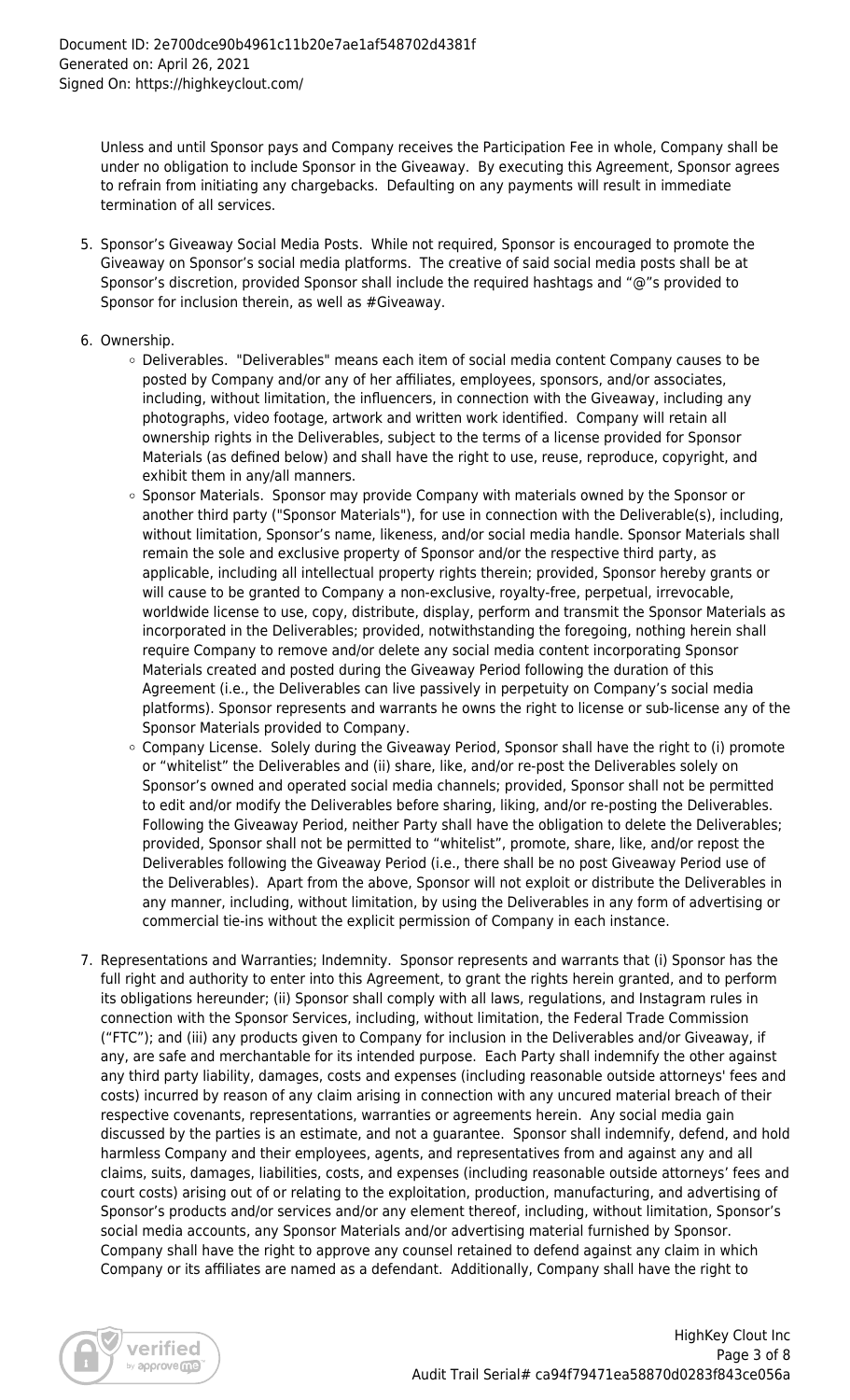control and participate in the defense of any such claim concerning matters that relate to Company. Sponsor will not settle any such claim without Company's prior written consent. This indemnification shall survive termination and/or expiration of this Agreement.

- 8. Confidential Information. "Confidential Information" means the proprietary information exchanged between each of the Parties, which includes, without limitation, non-public information (tangible or intangible) regarding a Party's products and services, campaigns, technology, designs, techniques, research, know-how, specifications, product plans, pricing, customer information, user data, current or future strategic information, current or future business plans, policies or practices, employee information, and other business and technical information, which is either (a) marked "confidential" or "proprietary" at the time of disclosure by the disclosing party; or (b) by its nature or content is reasonably distinguishable as confidential or proprietary to the receiving party. Each Party agrees to hold the Confidential Information in confidence and to not use or disclose it to a third party. The receiving party shall protect the Confidential Information by using the same degree of care, but no less than a reasonable degree of care (including reasonable security measures), to prevent the unauthorized use, dissemination or publication of Confidential Information as the receiving party uses to protect its own Confidential Information of like nature. If either Party authorizes the other to make copies of Confidential Information, the other Party's proprietary rights notices shall be reproduced in the same manner as the original Confidential Information. The receiving party may disclose the Confidential Information to its employees, agents, business, legal, and financial advisers and independent contractors with a need-to-know, only as necessary to fulfill the Services and provided such parties have executed a written non-disclosure agreement substantially as protective of Confidential Information as this Agreement. The receiving party shall promptly notify the disclosing party of any actual or suspected misuse or unauthorized disclosure of the disclosing party's Confidential Information. Confidential Information shall not include information that (a) is made generally available in the public domain prior to time of disclosure; (b) is or becomes publicly available through no act or omission by the receiving party; (c) was already in the receiving party's possession without restriction before receipt from the disclosing party and was not subject to a duty of confidentiality; (d) is rightfully disclosed to the receiving party by a third party without confidentiality restrictions; or (e) that the receiving party independently developed without use of or reference to Confidential Information. The receiving party may disclose the disclosing party's Confidential Information as required by law or court order provided: (i) the receiving party reasonably notifies the disclosing party in writing of the requirement for disclosure, unless notice is prohibited by law; and (ii) discloses only that portion of the Confidential Information legally required. Any such disclosure of Confidential Information shall not otherwise relieve receiving party of any of its obligations hereunder.
- 9. Force Majeure. If Company's services are prevented, rendered impossible, or unfeasible by sickness or disability of Company or the influencers, technology failure, unforeseen emergency of Company and/or the influencers, any act or regulation of any public authority, or by reason of riot, strike, acts of terrorism, epidemic, war or declaration of disaster by federal or state government, or other preventing acts (e.g., an event which causes a rapid spike in internet activity, like a celebrity death, etc.) (each a "Force Majeure Event"), it is understood and agreed that there shall be no claim for damages by either Party and Company shall not be deemed in breach of this Agreement. In the event of a Force Majeure Event, the parties agree to negotiate in good faith to reschedule service dates, subject to Company's availability, on the terms and conditions set forth herein.
- 10. Notices. All notices and other communications, including payments, under this Agreement shall be made in writing and shall be delivered by hand or sent by fax, electronic mail (including text message, email, and Instagram direct message, with confirmed receipt), or sent by prepaid express mail or reputable overnight courier service, and shall be deemed given when so delivered by hand fax, electronic mail, or if express mailed or couriered, three (3) business days after mailing or deposit with such express mail service or courier to the Parties at the following addresses (or at such other address for a Party as shall be specified by like notice):

If to Company: HighKey Enterprises LLC HighKey Enterprises 250 Ave Ponce de Leon Ste 301 PMB 0801 San Juan, PR 00918

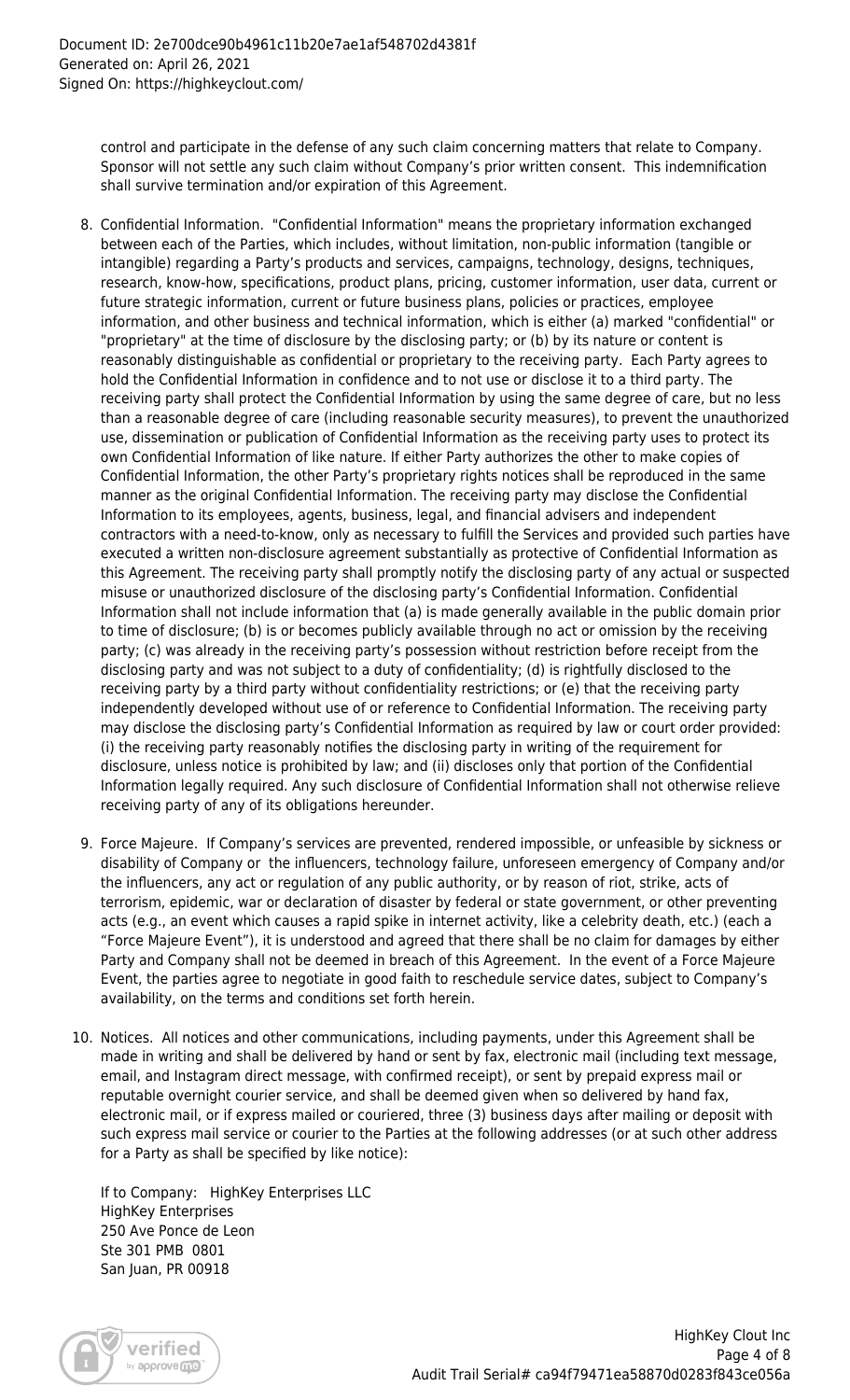Email: accounting@highkeyclout.com Attn.: Luke Lintz

If to Sponsor:

(Sponsor's contact and billing details can be found in the corresponding invoice after the transaction is processed)

- 11. Term and Termination.
	- This Agreement will commence on the Effective Date and, unless terminated earlier in accordance with the terms of this Agreement, will remain in force and effect for as long as the Giveaway is active and/or Company is performing the services outlined herein.
	- $\circ$  Either Party may terminate this Agreement if the other Party breaches any material term of this Agreement and fails to cure such breach. Neither Party hereunder shall be deemed in breach hereof until the non-breaching party provides the breaching party with written notice of said breach and the breaching party fails to cure said breach within ten (10) days of receiving such written notice; provided, Company shall be permitted to immediately terminate this Agreement at any time prior to receipt of the Participation Fee. Adequacy of cure shall be judged by the nonbreaching party's reasonable business judgment.
	- Upon expiration or termination of this Agreement, Sponsor will immediately cease using any/all deliverables other than as permitted under this Agreement.
	- Those terms that by their nature should survive expiration or termination of this Agreement shall survive, including, without limitation, each Party's respective obligations, ownership, and indemnification.
- 12. Dispute Resolution and Binding Arbitration. Client and Company recognize that disputes arising under this Agreement are best resolved at the working level by the Parties directly involved. Both Parties are encouraged to be imaginative in designing mechanisms and procedures to resolve disputes at this level. Such efforts shall include the referral of any remaining issues in dispute to higher authority within each participating Party's organization for resolution. Failing resolution of conflicts at the organizational level, Client and Company agree that any and all remaining controversies, claims or disputes arising out of or related to this Agreement or the interpretation, performance, or breach thereof, including alleged violations of statutory or common law rights or duties, and the determination of the scope or applicability of this agreement to arbitrate ("Dispute"), except as otherwise set forth below, shall be resolved according to the following procedures which shall constitute the sole dispute resolution mechanism hereunder. In the event that the Parties are unable to resolve any Dispute informally, then such Dispute shall be submitted to confidential final and binding arbitration to be administered by the American Arbitration Association (or any like organization successor thereto) in the Commonwealth of Puerto Rico in accordance with the American Arbitration Association's Commercial Arbitration Rules and Mediation Procedures. The arbitration shall be conducted, and the award shall be rendered in the English language. The parties agree that any and all disputes shall be submitted to confidential, binding arbitration, before a single neutral arbitrator, who shall possess no less than ten (10) years of experience in entertainment matters. Client further agrees to waive his/her right to a trial by jury. The arbitration shall be conducted before a single neutral arbitrator appointed in accordance with the Commercial Arbitration Rules. The arbitrator will provide a detailed written statement of decision, which will be part of the arbitration award and admissible in any judicial proceeding to confirm, correct or vacate the award. Unless the parties agree otherwise, the neutral arbitrator and the members of any appeal panel shall be former or retired judges or justices of any Commonwealth of Puerto Rico court. The Parties shall share the cost of the arbitration; provided, the prevailing party shall be entitled to their fees and costs associated with the arbitration, including outside attorney's fees. If either Party refuses to perform any or all of its obligations under the final arbitration award (following appeal, if applicable) within thirty (30) days of such award being rendered, then the other Party may enforce the final award in any court of competent jurisdiction in Puerto Rico. The Party seeking enforcement of any arbitration award shall be entitled to an award of all costs, fees and expenses, including reasonable outside attorney's fees, incurred in enforcing the award, to be pay by the Party against whom the enforcement is ordered. The arbitrator will have no authority to award consequential, special, indirect, punitive, exemplary or incidental damages, including, without limitation, lost profits and opportunity costs. Except as may be required by law, neither a party, nor the arbitrator may disclose the existence, content or results of any arbitration without the prior written consent of both parties, unless to protect or pursue a legal right. If either party, notwithstanding the foregoing, should attempt either to resolve

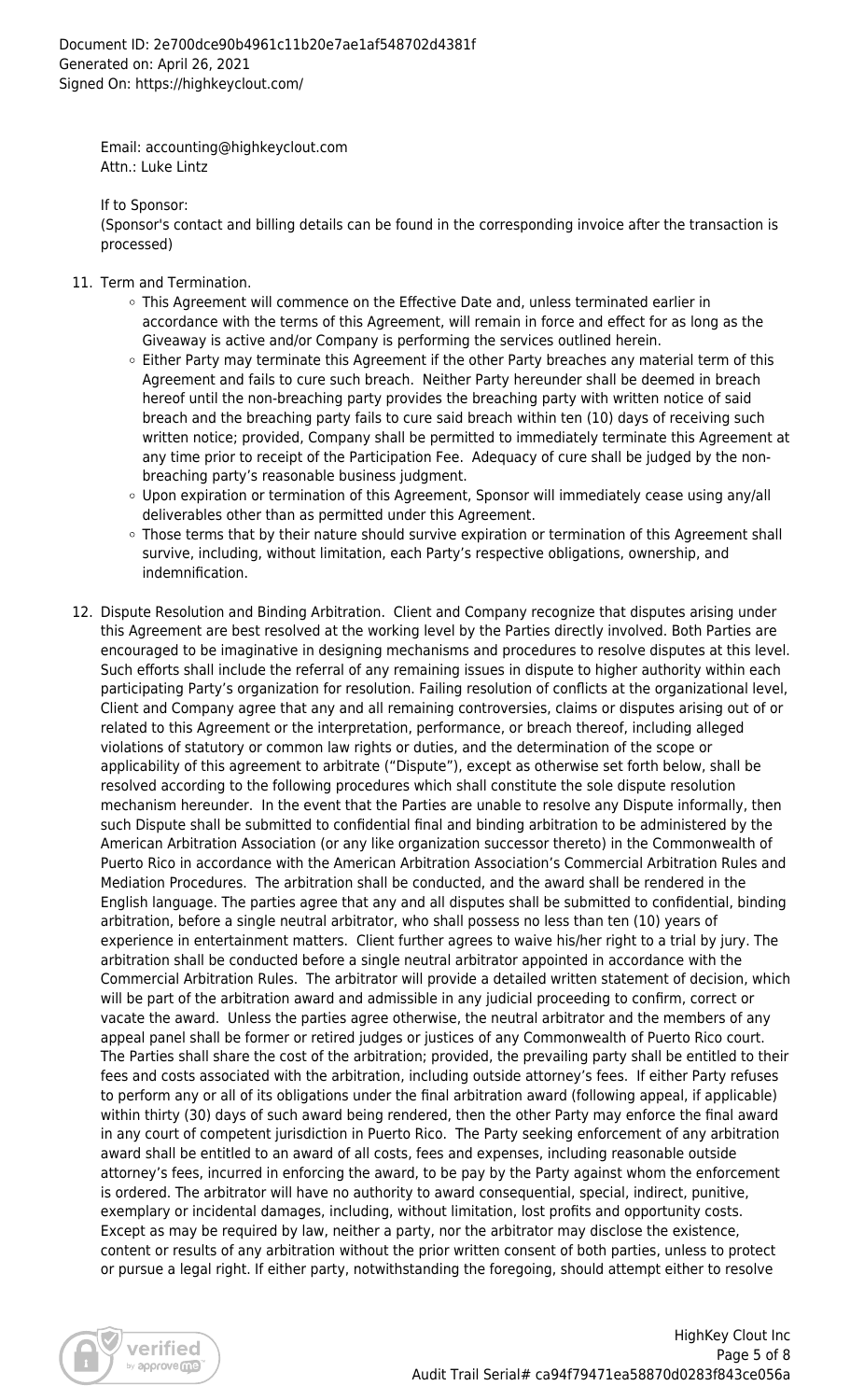any dispute arising in connection with this Agreement in a court of law or equity or to forestall, preempt, or prevent arbitration of any such dispute by resort to the process of a court of law or equity, and such dispute is ultimately determined to be arbitrable by such court of law or equity, the Arbitrator shall include in his award an amount for the other party equal to all of that other party's costs, including attorney's fees, incurred in connection with such arbitrability determination.

- 13. General.
	- $\circ$  Assignment. Sponsor shall not be permitted to assign, delegate or otherwise transfer this Agreement without the prior written consent of Company. Any attempted assignment, transfer or delegation, without such consent, will be void.
	- $\circ$  No Injunctive Relief. It is further agreed that Sponsor's rights and remedies in the event of a failure or an omission constituting a breach of the provisions of this Agreement shall be limited to the Sponsor's right, if any, to recover damages in an action at law, but in no event shall Sponsor be entitled by reason of any such breach to terminate this Agreement, or to enjoin Company in any way.
	- $\circ$  No Defamatory Statements. Sponsor agrees that Sponsor will not make any statement, or take any other action, to disparage, defame or compromise the goodwill of Company or its employees, owners and affiliates. In addition to injunctive relief and actual damages, Sponsor agrees any breach or violation by Sponsor of the foregoing sentence shall result in substantial damages and injury to Company, the precise amount of which would be extremely difficult or impracticable to determine. Accordingly, the parties have made a reasonable endeavor to estimate a fair compensation for potential losses and damages to Company and, therefore, Sponsor further agree, that in addition to the remedies set forth herein, Sponsor will also be obligated to pay, and agrees to pay to Company, the sum of One Million Dollars (\$1,000,000) as a reasonable and fair amount of liquidated damages to compensate Company for any loss or damage resulting from each breach by Sponsor of the forgoing terms. The parties intend that such damages constitute compensation and not a penalty. The parties hereto further agree that such sum bears a reasonable and proximate relationship to the actual damages which Company may suffer from each breach of the terms of this Agreement.
	- $\circ$  Release. Sponsor (on behalf of itself and its heirs, next of kin, spouse, guardians, legal representatives, employees, executors, administrators, agents, successors and assigns (collectively, the "Releasing Parties") hereby agree not to sue and irrevocably and unconditionally release, waive and forever discharges Company and their successors, assigns, licensees, distributors, sponsors, and advertisers, and each of the foregoing's respective past, present and future officers, directors, agents, representatives, shareholders and employees, jointly and individually (collectively, "Released Parties"), from any and all manner of liabilities, claims and demands of any kind or nature, whatsoever, in law or equity, whether known or unknown, suspected or unsuspected, and whether or not concealed or hidden, that Sponsor may now have or may hereafter have (including, but not limited to, for defamation, invasion of any rights of privacy, right of publicity or personality, intentional or negligent infliction of emotional distress, infringement of copyright or trademark or violation of any other right), which arise out of or relate in any way, directly or indirectly, to the Sweepstakes or any rights therein which Sponsor or any Releasing Parties ever had, now has, or in the future may have against any Released Parties. Sponsor acknowledges that there is a possibility that subsequent to the execution of this Agreement, Sponsor may discover facts or incur or suffer claims which were unknown or unsuspected at the time this Agreement was executed, and which if known by Sponsor at that time may have materially affected Sponsor's decision to execute this Agreement. Sponsor acknowledges and agrees that by reason of this Agreement, and the release contained in the preceding sentences, Sponsor is assuming any risk of such unknown facts and such unknown and unsuspected claims.
	- Limitation of Liability**:** Under no circumstances shall Company be liable to Sponsor for consequential, special, indirect, punitive, exemplary or incidental damages, including, without limitation, lost profits and opportunity costs, arising out of this Agreement, and Company's total liability in connection with this Agreement shall not exceed the Participation Fee amount.
	- $\circ$  Misc. This Agreement shall be construed in accordance with the laws of the Commonwealth of Puerto Rico. Jurisdiction and venue of all matters relating to this Agreement will be vested exclusively in the federal, state and local courts within the Commonwealth of Puerto Rico, to which the parties hereby agree to submit any controversy arising hereunder, excluding that body of law pertaining to conflicts of laws and agree to accept service by mail (including email) to the

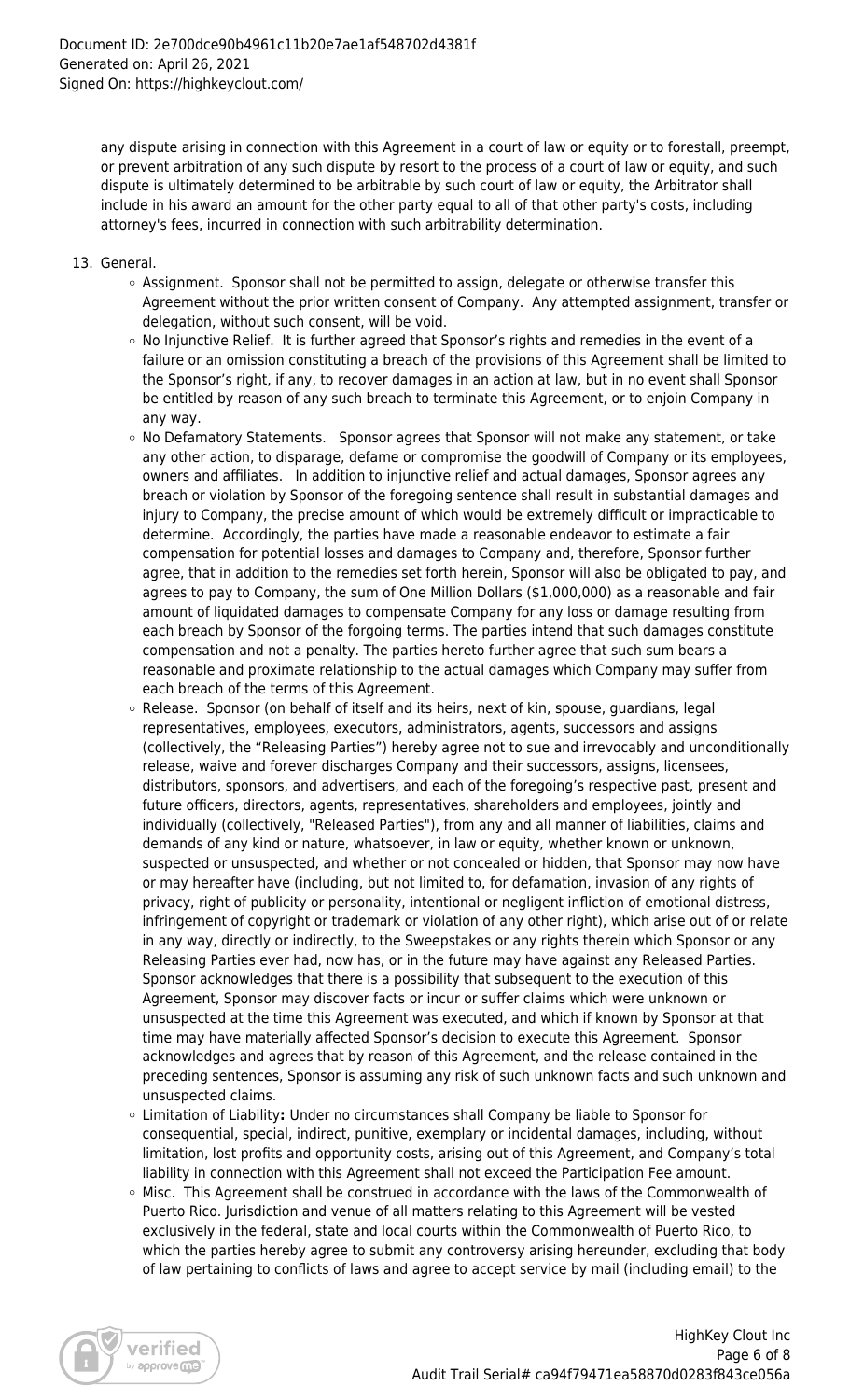address listed herein (or as such address may be amended as permitted herein). This Agreement, contains the full and complete understanding between the parties and supersedes all prior agreements and understandings, whether oral or written concerning the subject matter hereof. This Agreement may not be modified or changed except by a writing signed by all of the parties. Each of the parties acknowledges that no representation or promise not expressly contained in this Agreement has been made by the other or its agents or representatives. The failure of any Party to enforce at any time any of the provisions hereof shall not be construed to be a waiver of such provisions, or of such Party's rights thereafter to enforce any such provisions. In the event any provision of this Agreement is held to be invalid or in violation of any law, statute, regulation, order or lawful union or guild requirement, the Agreement shall be deemed modified to the minimum extent required in order to comply therewith and shall otherwise continue in full force and effect. This Agreement is executed in two (2) counterparts (digital signatures acceptable), whereas each Party shall retain one (1) counterpart. Each counterpart shall be deemed an original whereas both together shall constitute one and the same instrument. This Agreement is not intended, nor shall it be deemed or construed, to create a relationship of principal and agent or partnership or joint venture between the parties and neither Party shall have any power or authority to enter into any agreement on behalf of the other Party or to otherwise bind or obligate the other Party in any manner whatsoever. Sponsor has entered into this Agreement freely and voluntarily, and acknowledges that Sponsor either consulted with independent counsel before entering into this Agreement, or had the opportunity to do so, but elected not to.

Х